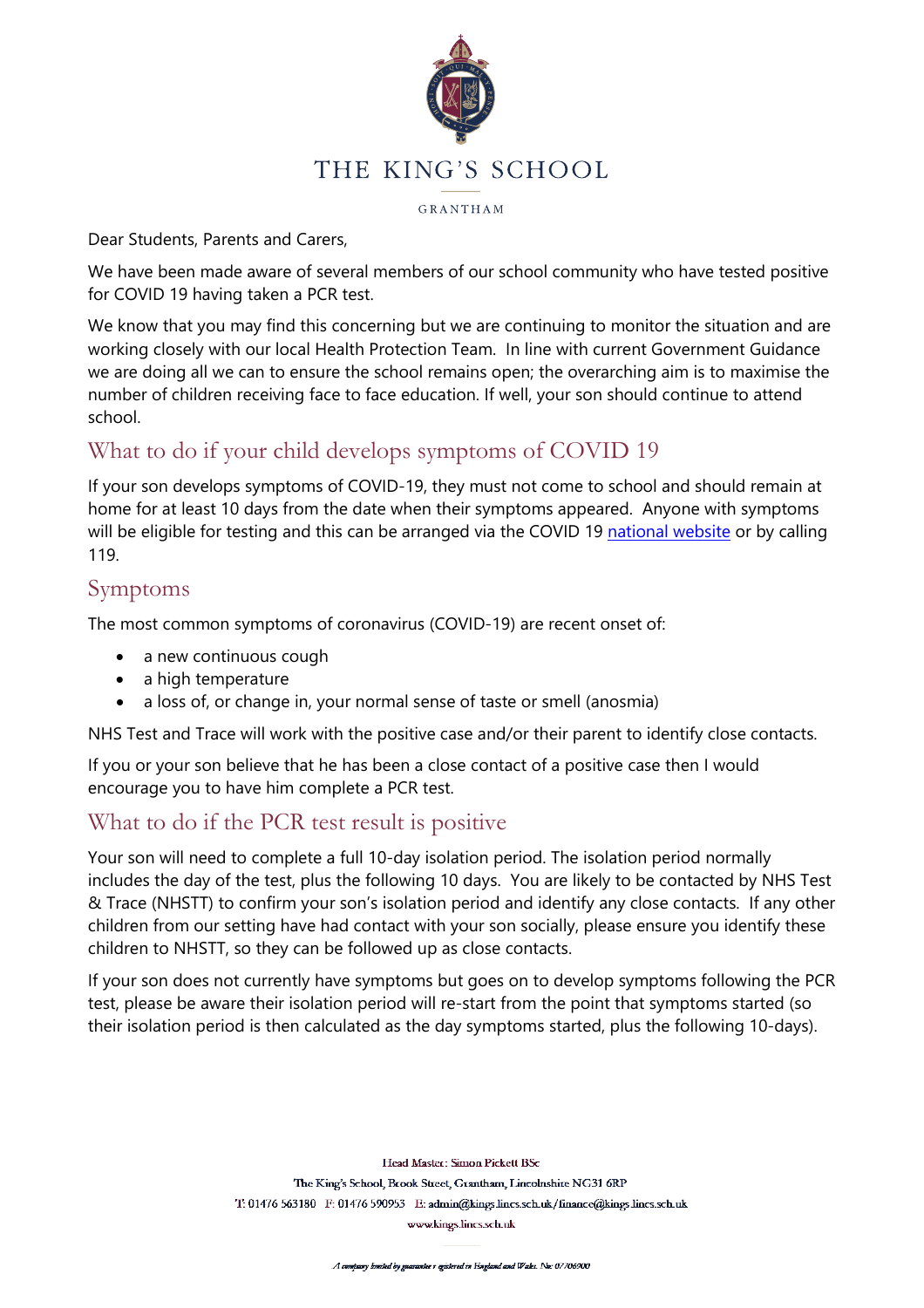

# What to do if the PCR test result is negative

Your son can end their isolation immediately and your son can return to the setting straight away as long as they are well enough to do so and have not been told to isolate for any other reason e.g. quarantine following travel, advised by NHS Test & Trace to isolate.

## Remote Learning

Where students have been isolating due to COVID-19 lessons have been continuing online through the Microsoft Teams application. Most students are familiar with this technology and can access it through Microsoft Teams using his school email address and password.

#### [https://teams.microsoft.com](https://teams.microsoft.com/)

We have also invested in Century Tech, a programme that is available in English, Mathematics and Science. To login, go to **[CENTURY](https://app.century.tech/login/?)** and select "Sign in with Office 365". You will then need your school email address and school password.

### Other information

If not doing so already, we would encourage all adults and secondary school aged children in your household (who have not tested positive for COVID-19 via a PCR test within the past 90 days) to self-test twice-weekly with lateral flow devices. We have provided all pupils with their own test kits. Adults can pick up free test kits from many local pharmacies or can order lateral flow [kits online.](https://www.gov.uk/order-coronavirus-rapid-lateral-flow-tests)

Public Health England also recommend anyone eligible in your household gets the COVID-19 [vaccine](https://www.nhs.uk/conditions/coronavirus-covid-19/coronavirus-vaccination/coronavirus-vaccine/) if they have not done so already.

You may be eligible for a Test and Trace Support Payment if your child has a positive PCR test result and has to isolate. More details can be found [here.](https://www.gov.uk/test-and-trace-support-payment)

As well as COVID-19, we are expecting to see a number of other viral infections circulate amongst students over the next few months. This is due to students mixing more as COVID-19 restrictions are reduced. You may find the following links useful:

Bronchiolitis:<https://www.nhs.uk/conditions/bronchiolitis/>

Norovirus:<https://www.nhs.uk/conditions/norovirus/>

Flu:<https://www.nhs.uk/conditions/flu/>

High temperature (fever) in children:<https://www.nhs.uk/conditions/fever-in-children/>

Common cold:<https://www.nhs.uk/conditions/common-cold/>

Slapped cheek syndrome:<https://www.nhs.uk/conditions/slapped-cheek-syndrome/>

Mental wellbeing support

Please encourage your son to talk to you or their form tutor teacher if they are feeling anxious or stressed. Online resources to help you support your child with mental health and wellbeing include:

[MindEd](https://www.minded.org.uk/) - a free educational resource on children and young people's mental health